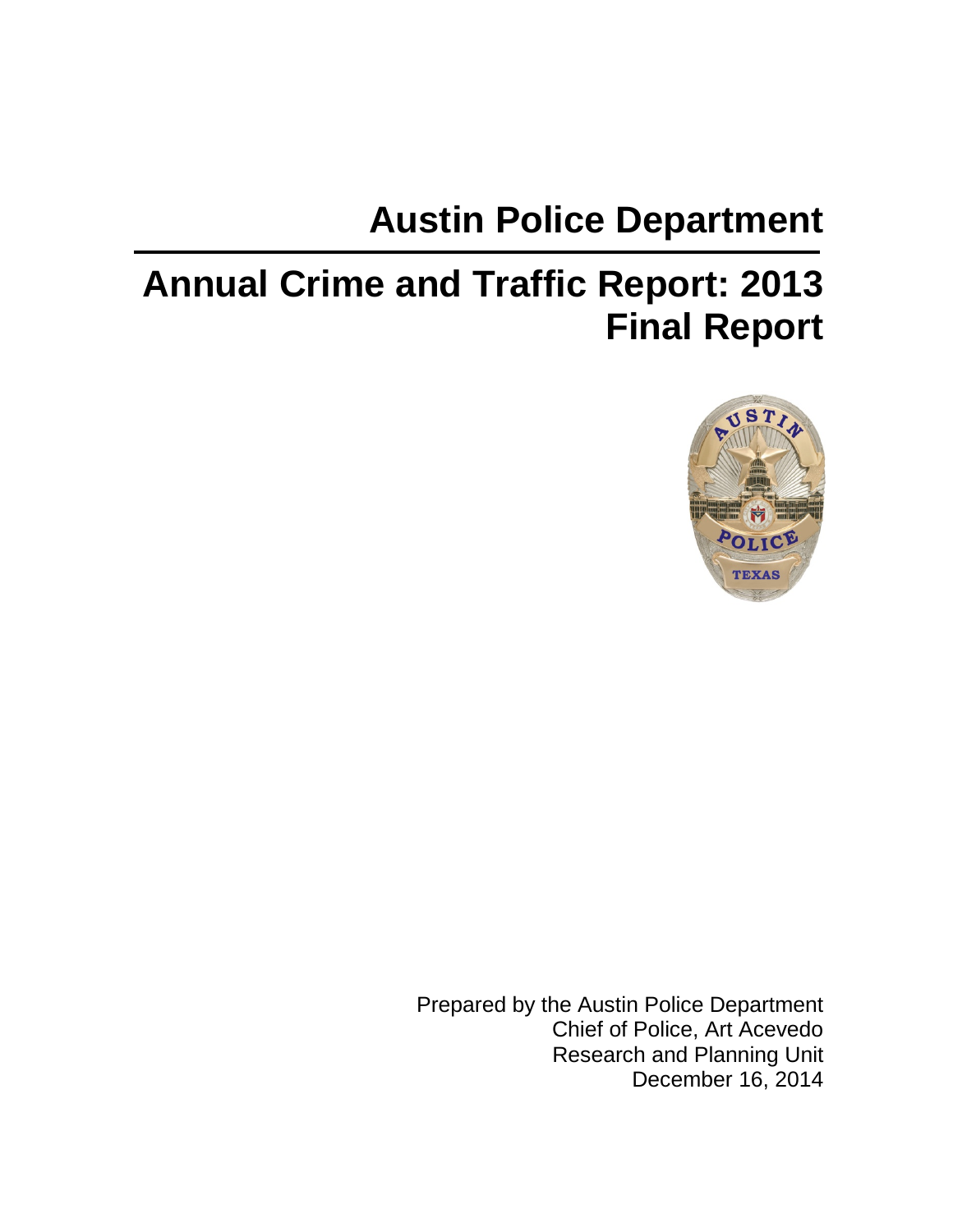#### **Background**

Each calendar year, the Austin Police Department reports crime statistics to the FBI through the Uniform Crime Reporting (UCR) program. After federal review, these become our "official" statistics and are used to track year-to-year performance and trends as well as to compare our crime statistics to other US cities of similar size.

This report contains Austin's final crime statistics reported to the FBI; it updates our preliminary report produced in April 2014.

#### **Overview**

This document contains UCR crime data for the calendar year 2013 (January 1, 2013 through December 31, 2013). For comparison, we have included data from other large US cities; among them, Boston, Charlotte, Oklahoma City, and Seattle (see Page 3 for a complete list). We have also included selected traffic statistics on fatal collisions and comparable data for other jurisdictions.

The report is organized by crime category (violent or property) and by type of crime within each category (e.g., murder and robbery within violent crime).

#### **Notable Findings**

This year's crime statistics include the following noteworthy findings:

- Austin's rate of 363 **violent crimes** per 100,000 residents was 45% lower than the average rate of 661 for US cities of comparable size. (Page 4)
- Austin's rate of 4,850 **property crimes** per 100,000 residents was 8% higher than the average rate of 4,504 for US cities of comparable size. (Page 11)
- The number of **robberies** fell from 978 in 2012 to 763 in 2013; our rate per 100,000 residents was 70% lower than the average of large US cities. (Page 8)
- Austin's rate of **thefts** decreased from 4,072 in 2012 to 3,835 in 2013; our rate per 100,000 residents was 28% higher than the average of large US cities. (Page 13)
- Austin's **traffic fatalities** decreased 4%, from 78 in 2012 to 75 in 2013; our fatality rate was lower than the rates for both Texas and the US. (Page 17)
- Austin's **violent crime clearance rate** (57%) continues to exceed that of other large US cities (39%), though our property crime clearance rate (13%) slightly lags that of other cities (14%). (Page 16).
- Austin fatalities involving an **alcohol-impaired driver** increased from 24% in 2012 to 33% in 2013 and fatalities involving an **alcohol-impaired pedestrian**  increased from 42% in 2012 to 55% in 2013. (Page 19)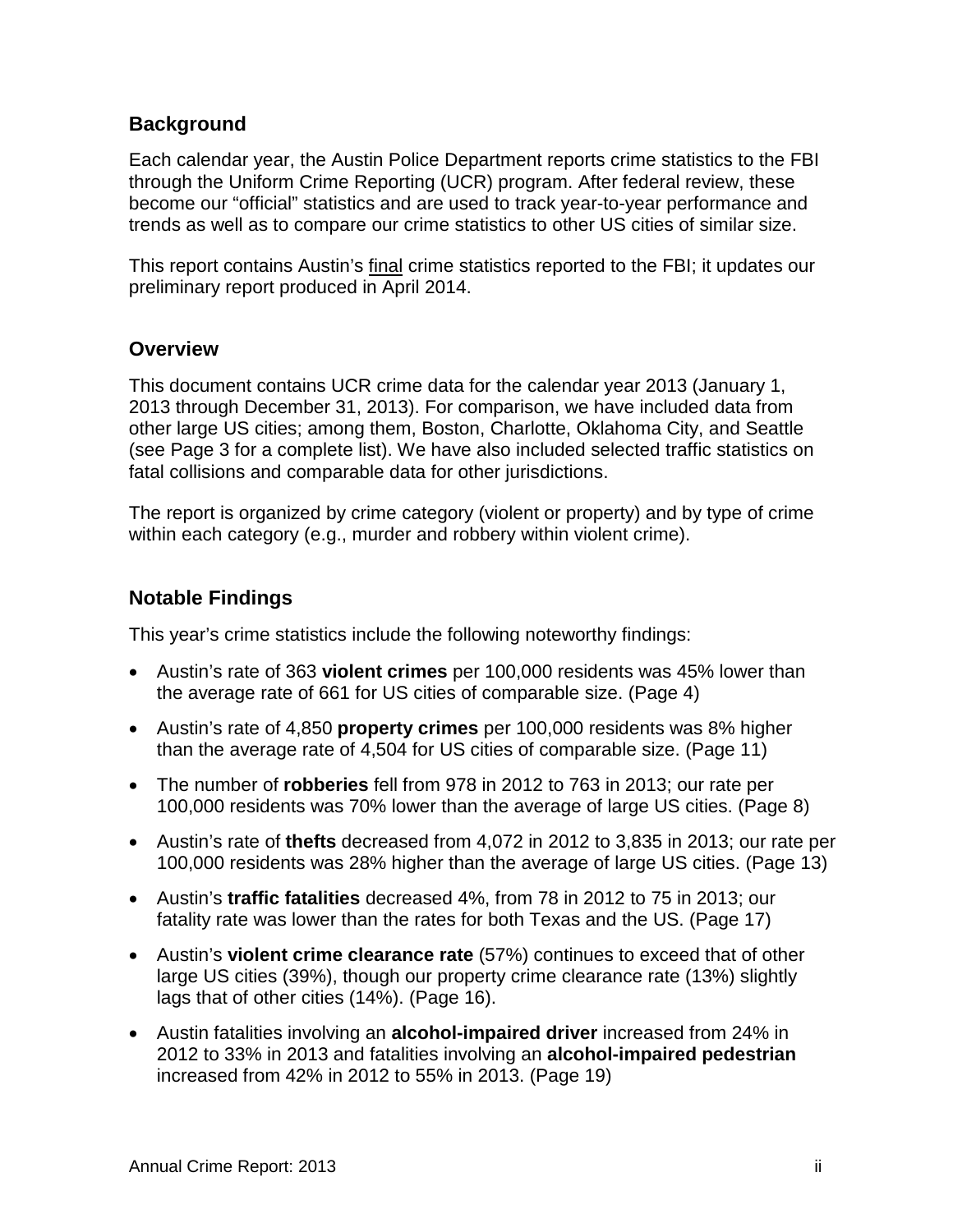# **Table of Contents**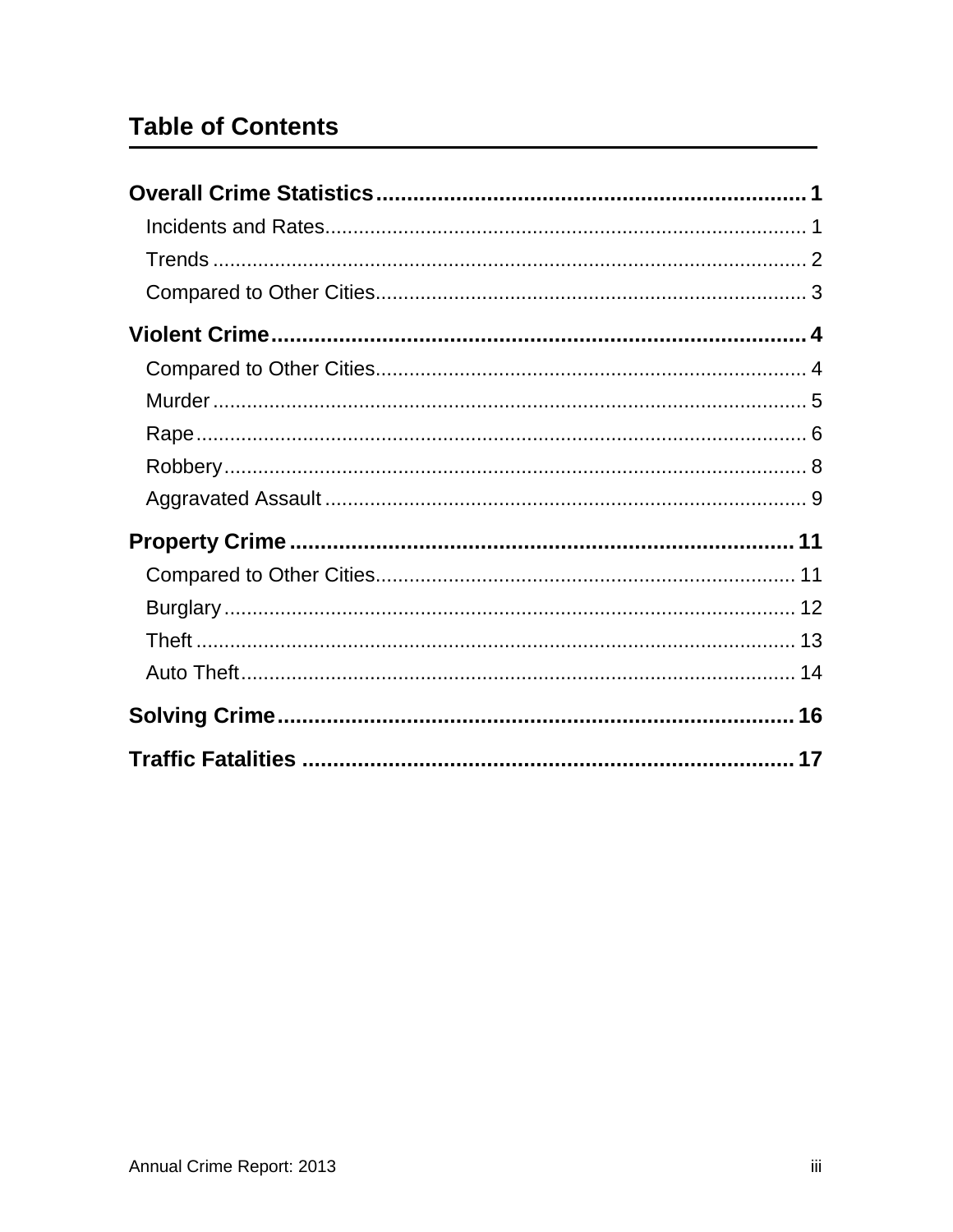# <span id="page-3-0"></span>**Overall Crime Statistics**

The FBI identifies seven "Part I Index Crimes," based on their seriousness and frequency of occurrence. Each crime is defined – including how incidents are counted – and grouped into two categories:

Violent crimes **Property crimes** Murder (number of victims) Burglary (number of premises entered) Rape (number of victims) Theft (number of offenses) Robbery (number of offenses) Auto Theft (number of vehicles) Aggravated Assault (number of victims)

These categories and crime definitions are used for reporting city-level crime statistics to the FBI under its Uniform Crime Reporting (UCR) program.

#### <span id="page-3-1"></span>**Incidents and Rates**

Throughout this report, crime is reported in terms of actual numbers (e.g., incidents, victims) as well as rate per 100,000 residents. Rates allow for comparisons to previous years and with other cities.

| <b>Part I Index Crimes</b>  | <b>Offenses</b> |        |            | Rate per 100,000 |         |         |
|-----------------------------|-----------------|--------|------------|------------------|---------|---------|
|                             | 2012            | 2013   | $%$ chg    | 2012             | 2013    | $%$ chg |
| Murder                      | 33              | 26     | $-21%$     | 4.0              | 3.0     | $-24%$  |
| Rape                        | 209             | 217    | 4%         | 25               | 25      | 1%      |
| Robbery                     | 978             | 763    | $-22%$     | 117              | 89      | $-24%$  |
| <b>Aggravated Assault</b>   | 2,187           | 2,117  | $-3%$      | 263              | 246     | $-6%$   |
| <b>Total Violent Crime</b>  | 3,407           | 3,123  | $-8%$      | 409              | 363     | $-11%$  |
| <b>Burglary</b>             | 7,244           | 6,550  | $-10%$     | 870              | 762     | $-12%$  |
| Theft                       | 33,913          | 32,948 | $-3%$      | 4,072            | 3,835   | $-6%$   |
| Auto Theft                  | 2,315           | 2,169  | $-6%$      | 278              | 252     | $-9%$   |
| <b>Total Property Crime</b> | 43,472          | 41,667 | $-4%$      | 5,219            | 4,850   | $-7%$   |
| <b>Total Index Crime</b>    | 46,879          | 44,790 | $-4%$      | 5,628            | 5,213   | $-7%$   |
|                             |                 |        | Population | 832,901          | 859,180 | 3%      |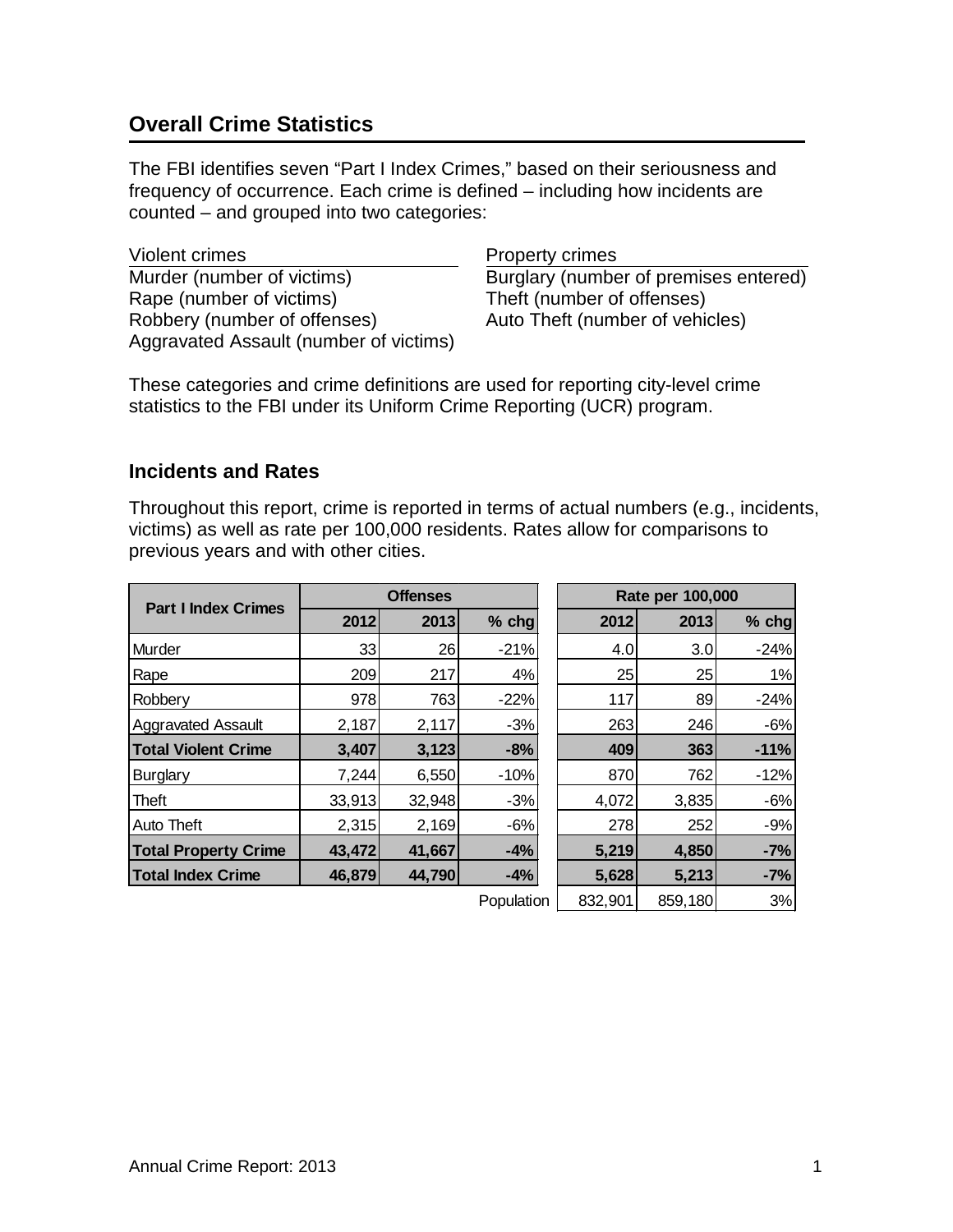

# <span id="page-4-0"></span>**Trends**

In 2013, the number of all Part I Index crimes for Austin was 44,790. This represents a 4% decrease in incidents as compared with 2012 (46,879). The rate of crime per 100,000 residents was 5,213 in 2013 – a 7% decrease from the rate of 5,628 in 2012 and represents a 20-year low.

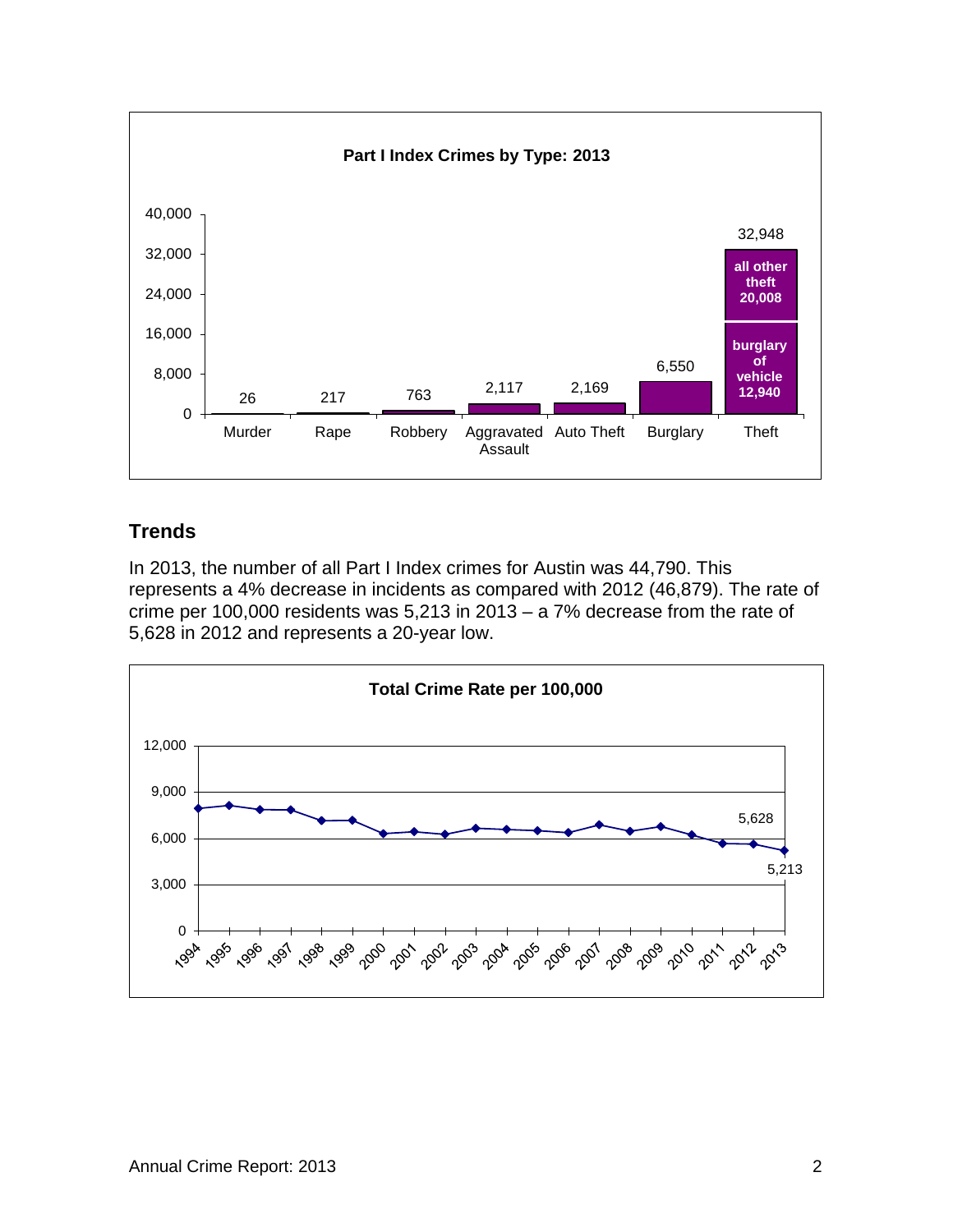#### <span id="page-5-0"></span>**Compared to Other Cities**

This chart shows how Austin compares to large US cities (those with population between 500,000 and 999,999; Austin's population was 859,180 in 2013, according to FBI UCR reporting). For regional comparison, Texas cities are also identified. Austin's rate of 5,213 offenses per 100,000 was 5% higher than the average rate of 4,954 for all large US cities.



The following cities are included in the "US cities" category above, and elsewhere throughout this report\*:

- Albuquerque Louisville
	-
- Baltimore Memphis\*
	- Boston Milwaukee\*
	- Charlotte Nashville\*
	- Denver\* Oklahoma City
	- Detroit\* Portland
- El Paso San Francisco
	- Fort Worth\* San Jose
	- Fresno Seattle\*
	- Indianapolis<sup>\*</sup> Tucson
	- Jacksonville\* Washington DC\*
- *\* In 2013, the FBI broadened its rape definition to include more offenses, which will result in higher rape (and therefore violent and total crime) counts than in the past. Austin adopted the new definition in 2014, but these 10 cities made the change in 2013. Because their counts/rates are not comparable to Austin's, they are excluded from rape, violent, and total crime comparisons in this report.*
- <span id="page-5-1"></span>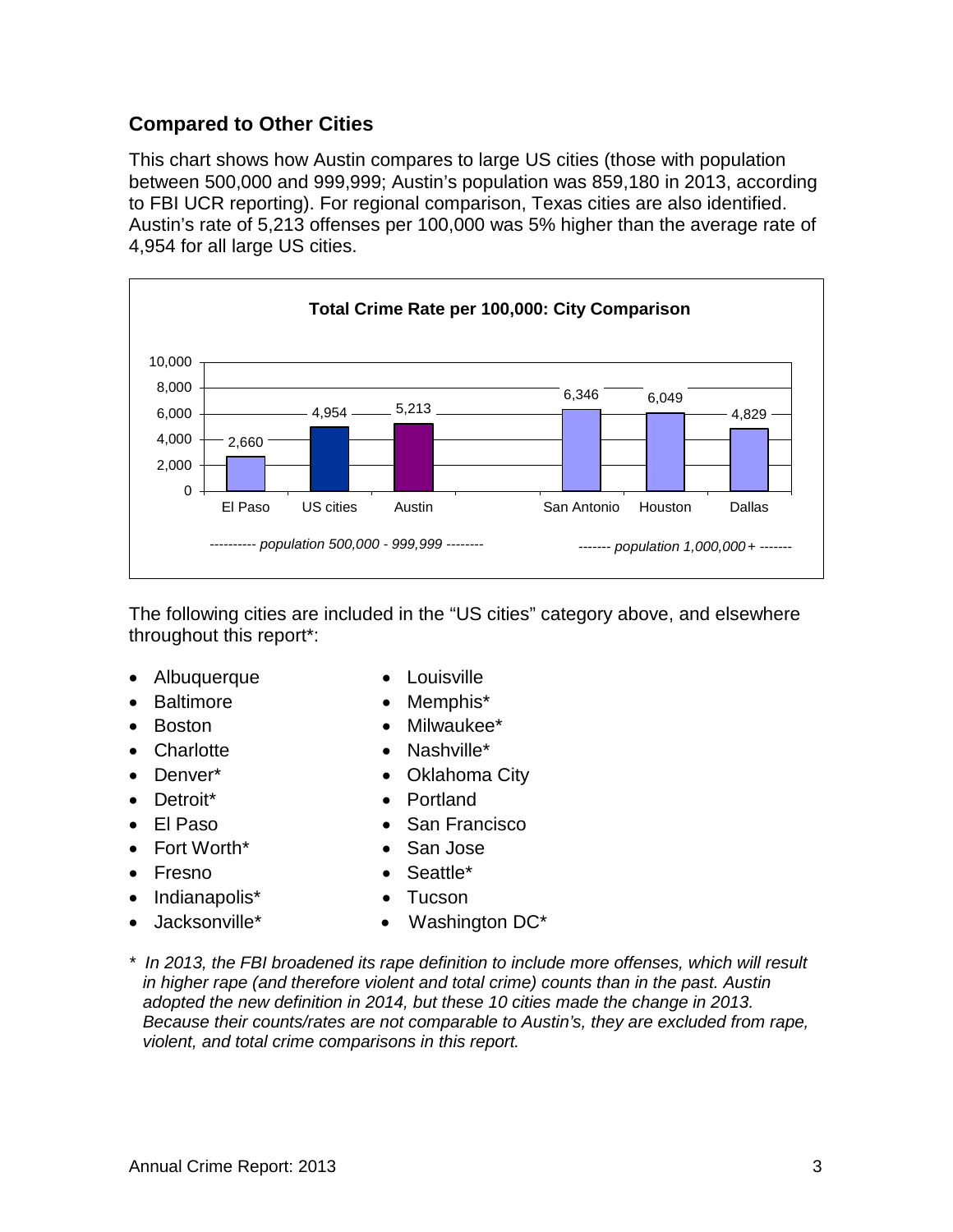# **Violent Crime**

In 2013, the number of violent crimes in Austin was 3,123. This represents a 8% decrease in incidents as compared with 2012 (3,407). The rate of violent crime per 100,000 residents was 363 in 2013 – an 11% decrease from the rate of 409 in 2012 and represents a 20-year low.



#### <span id="page-6-0"></span>**Compared to Other Cities**

Austin's rate of 363 violent crimes per 100,000 was 45% lower than the average rate of 661 for all large US cities.

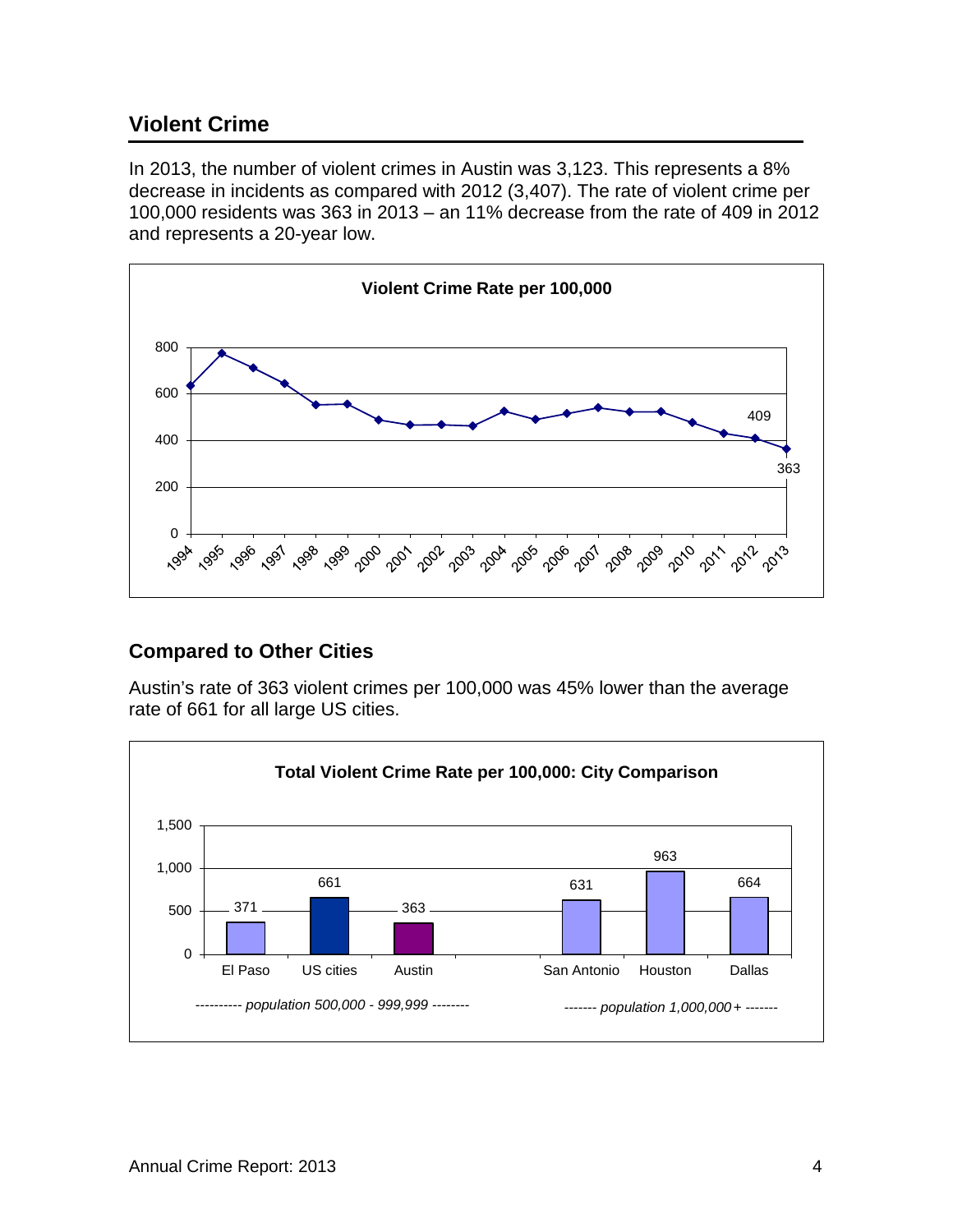#### <span id="page-7-0"></span>**Murder**

During 2013 there were 26 murder victims in Austin, down from 33 in 2012. Over the previous 10 years (2002 to 2011), the number of murder victims ranged from 20 to 38. The murder rate was 3.0 per 100,000 residents, which was down from the rate of 4.0 in 2012.



Austin's murder rate was 73% lower than the average of US cities our size.

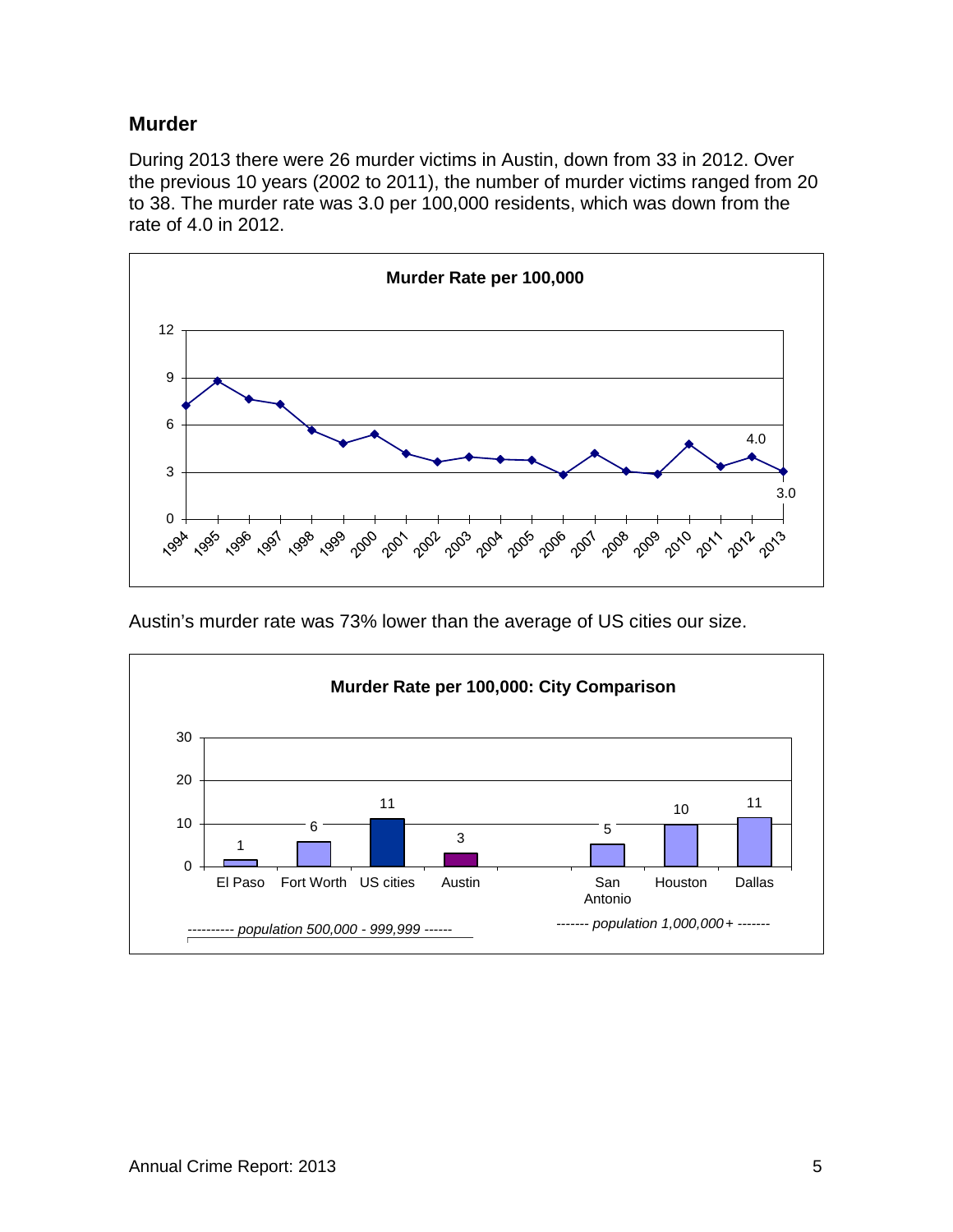In 2013, guns were the most frequent weapon used in murders (50%), followed by knives or other sharp objects (31%). In 2012, guns were used in 40% of incidents and knives or other sharp objects were used in 24% of incidents.

The relationship (connection) between the victim and suspect was established in 88% of the cases. Of these, the victim knew the offender as an acquaintance, family member, significant other, or roommate in 74% of murders, up from 61% in 2012.



#### <span id="page-8-0"></span>**Rape**

There were 217 reported victims of rape in Austin during 2013, up from 209 in 2012. The rate was 25 per 100,000 residents, which is stable from last year and remains a 20-year low.

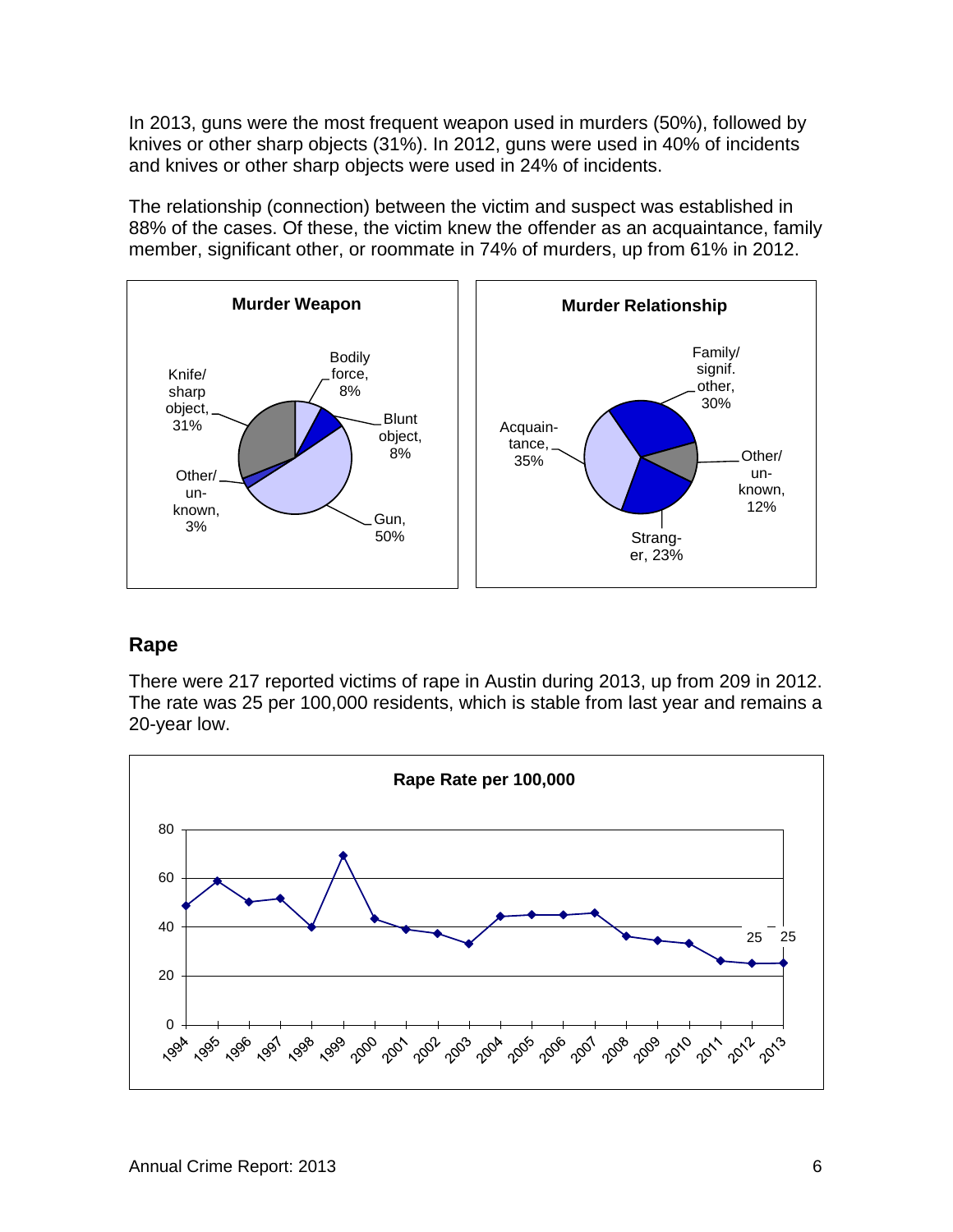Austin's rate of reported rapes was 31% lower than the average of US cities of the same size.



The relationship (connection) between the victim and suspect was established in 91% of the cases. Of these, the victim knew the suspect as a family member, partner or ex-partner, from a brief encounter, or otherwise as a non-stranger in 97% of the incidents. This was up from 96% in 2012.

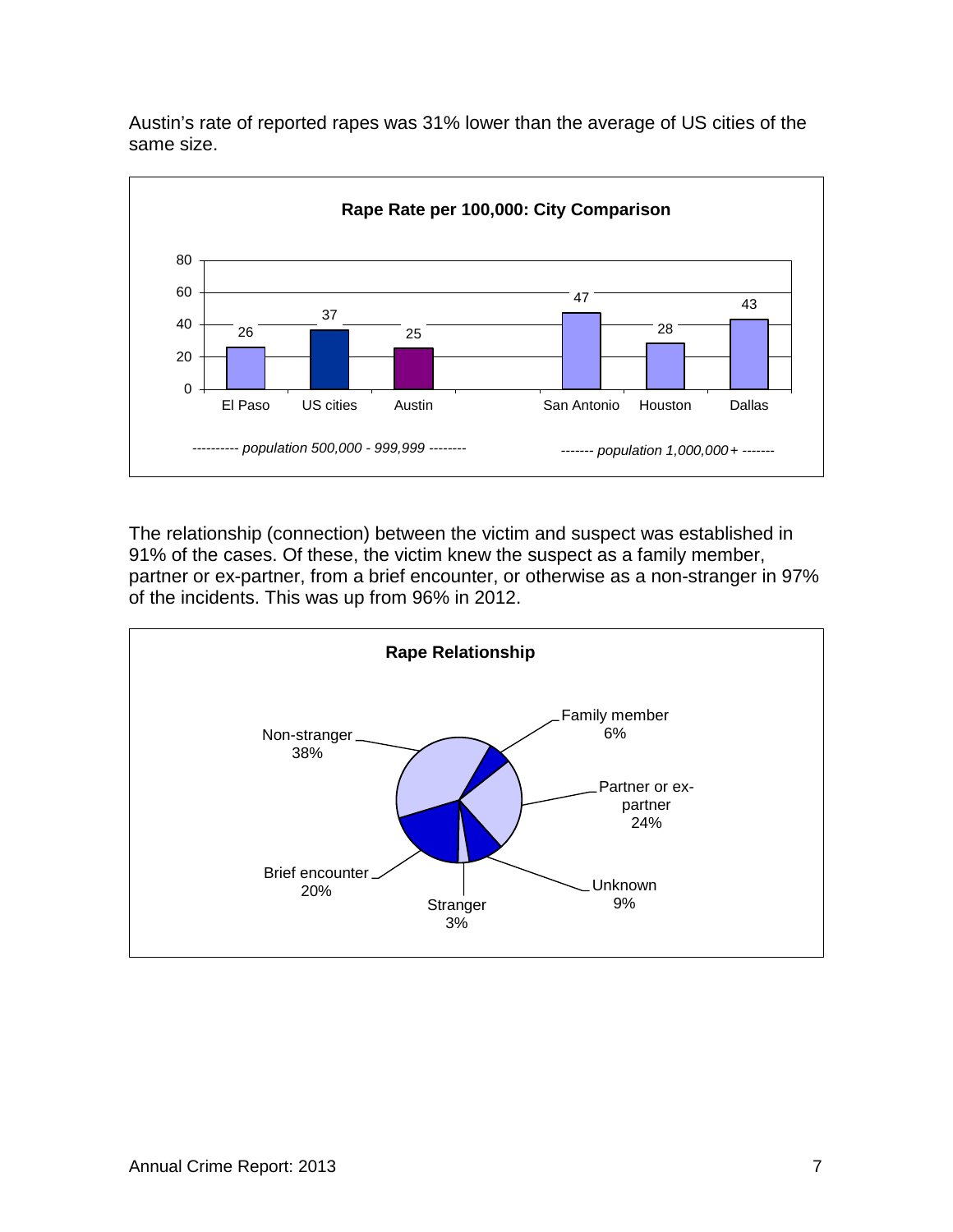#### <span id="page-10-0"></span>**Robbery**

There were 763 robberies reported in 2013, down from 978 in 2012. The rate was robberies per 100,000 residents, which represents a decrease from the previous year's rate of 117 and is a 20-year low.



Austin's rate of reported robberies was 70% lower than the average of US cities of the same size.

<span id="page-10-1"></span>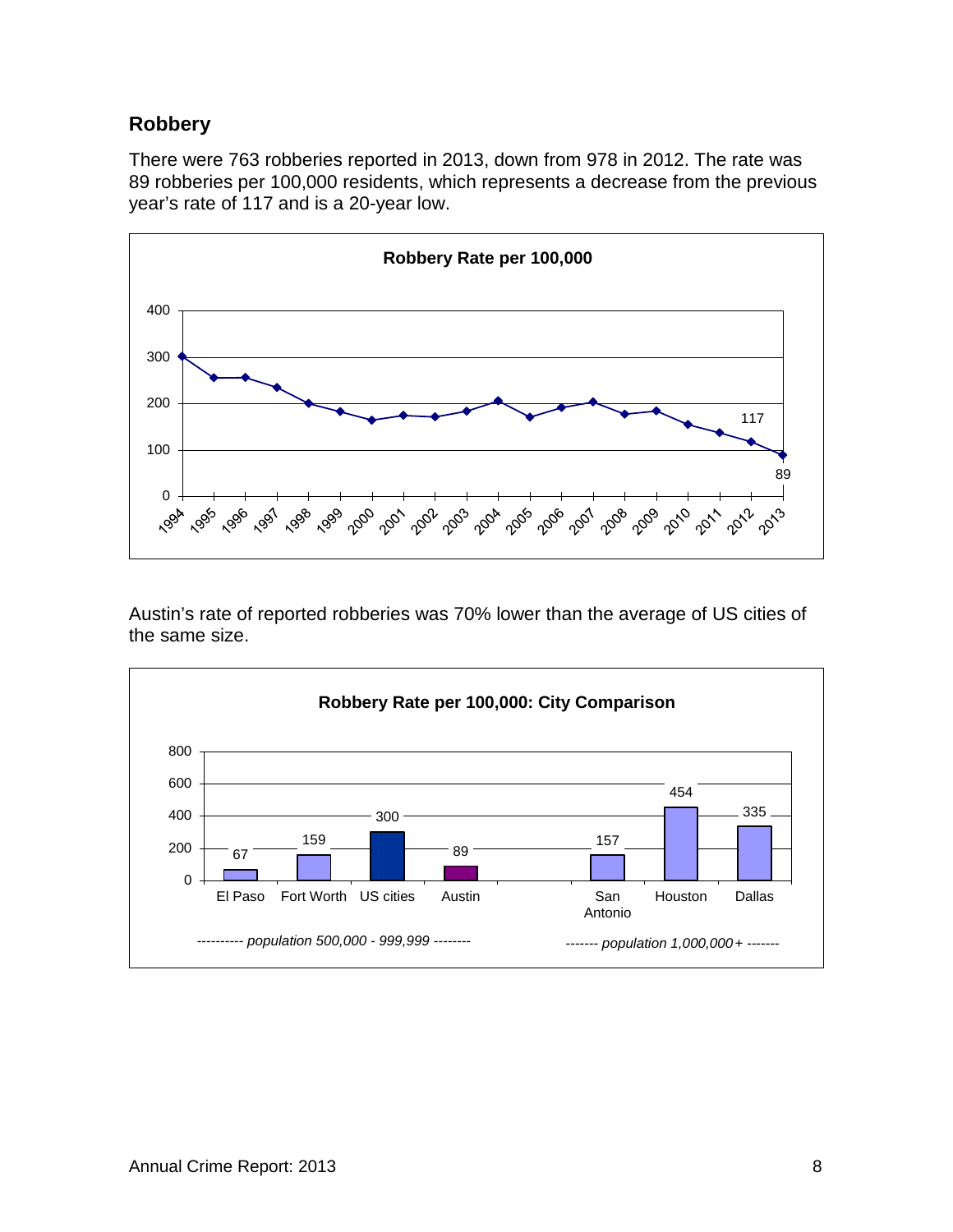Seventy-nine percent of robberies were committed against individuals, as compared with 21% that occurred at businesses. This was unchanged from 2012.



# **Aggravated Assault**

There were 2,117 reported victims of aggravated assault in 2013, down from 2,187 in 2012. The rate was 246 victims per 100,000 residents, down from 263 in 2012, and represents a 10-year low.

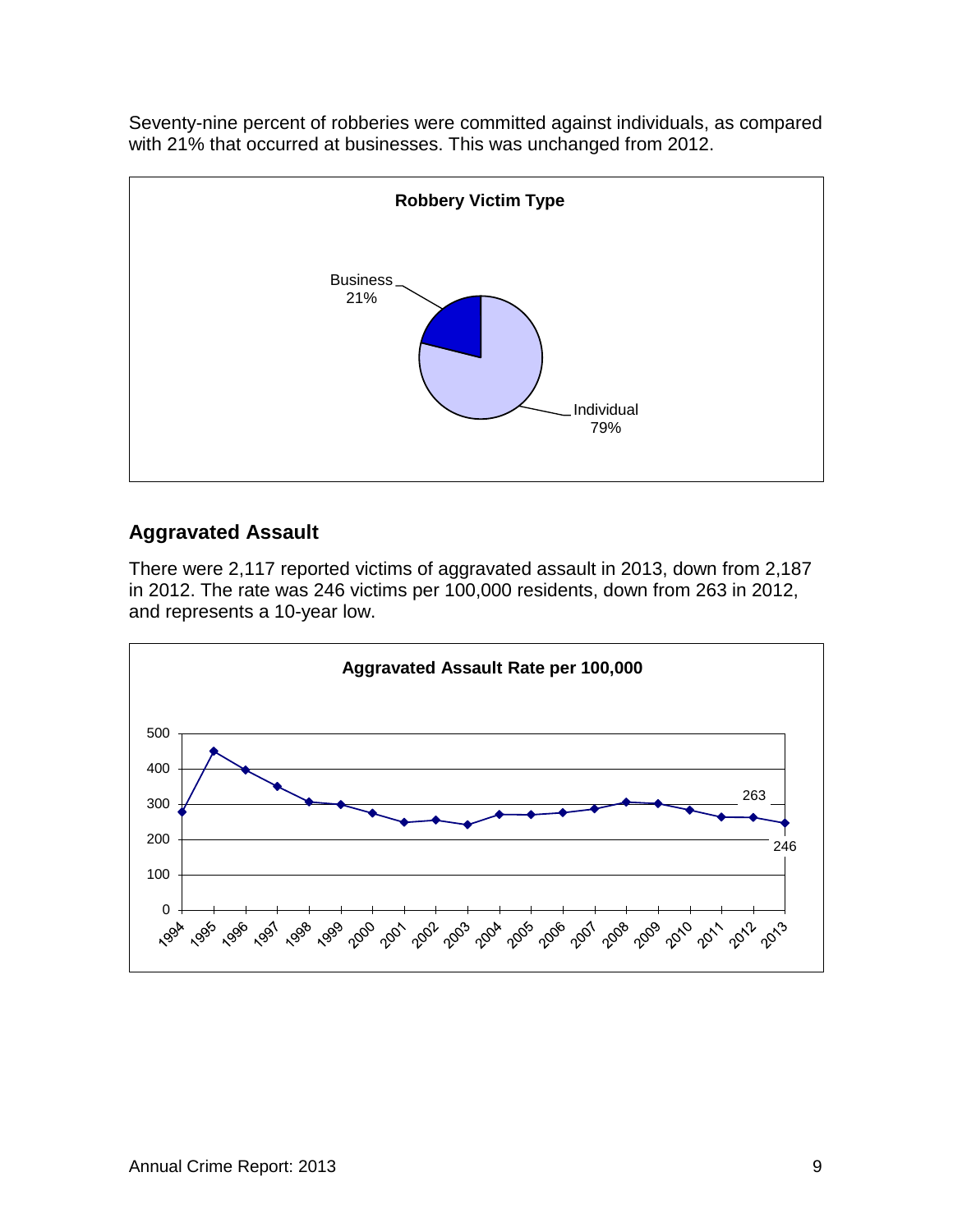



More than half (55%) of aggravated assaults were committed by a family member, partner or ex-partner, or roommate of the victim. This was up from 47% in 2012.

<span id="page-12-0"></span>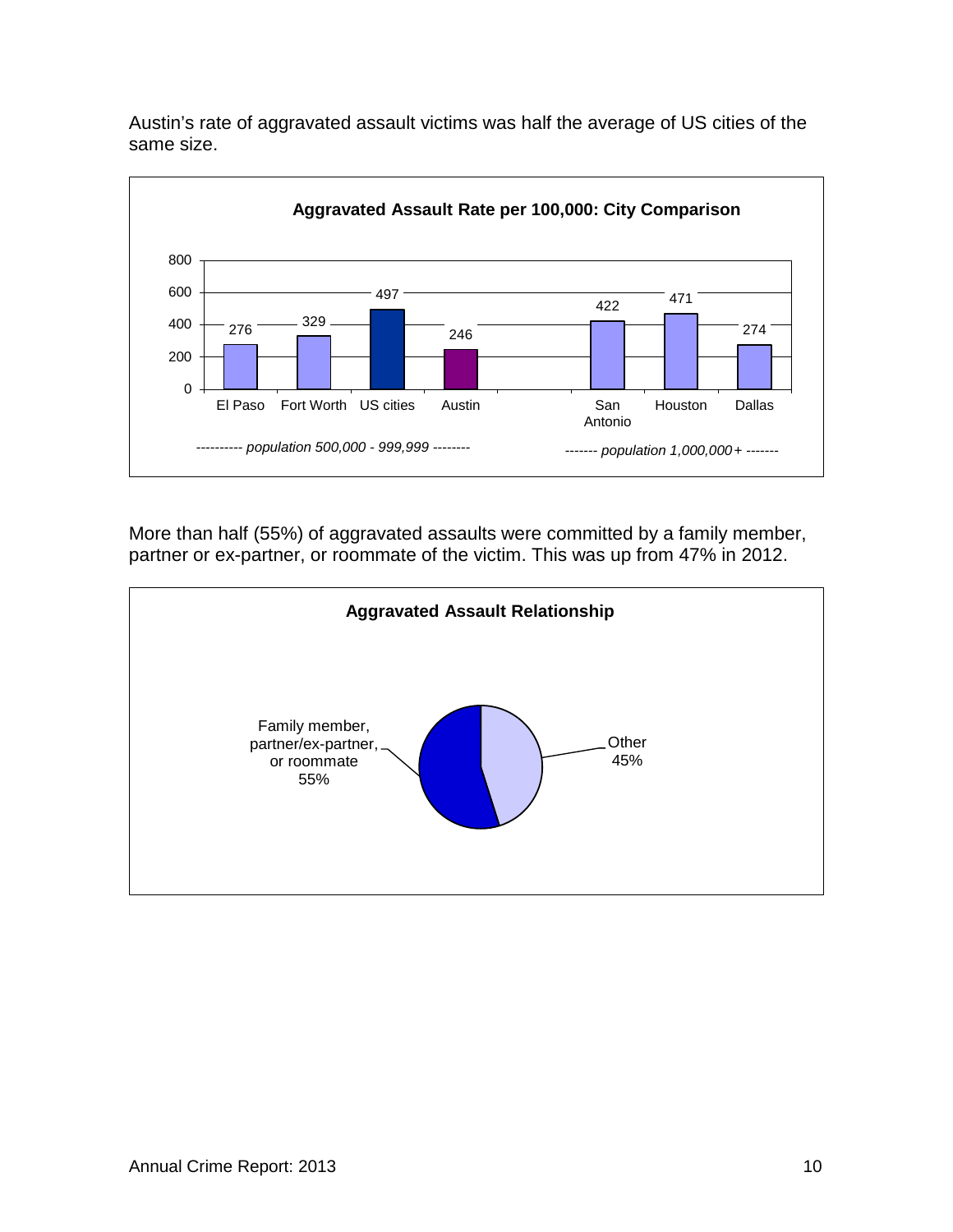# **Property Crime**

In 2013, the number of property crimes in Austin was 41,667. This represents a 4% decrease in incidents as compared with 2012 (43,472). The rate of property crime per 100,000 residents was 4,850 in 2013, a 7% drop from the rate of 5,219 in 2012 and represents a 20-year low.



#### <span id="page-13-0"></span>**Compared to Other Cities**

Austin's rate of 4,850 property crimes per 100,000 in 2013 was 8% higher than the average rate of 4,504 per 100,000 for large US cities.

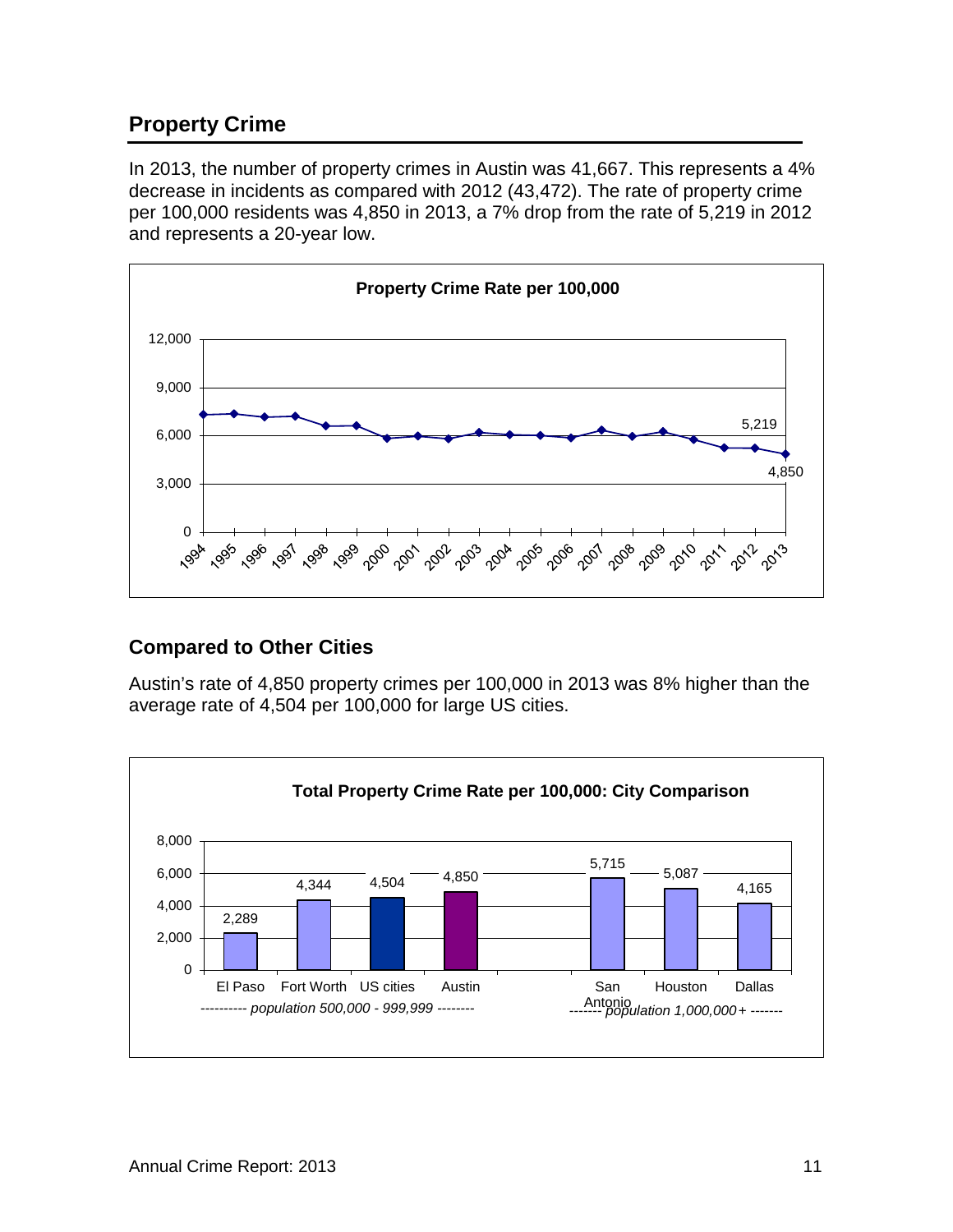# <span id="page-14-0"></span>**Burglary**

There were 6,550 reported burglaries in 2013, down 10% from 7,244 in 2012. The rate was 762 burglaries per 100,000 residents, a 12% drop from the rate of 870 in 2012 and represents a 20-year low.



Austin's burglary rate in 2013 was 21% lower than the average of US cities of the same size.

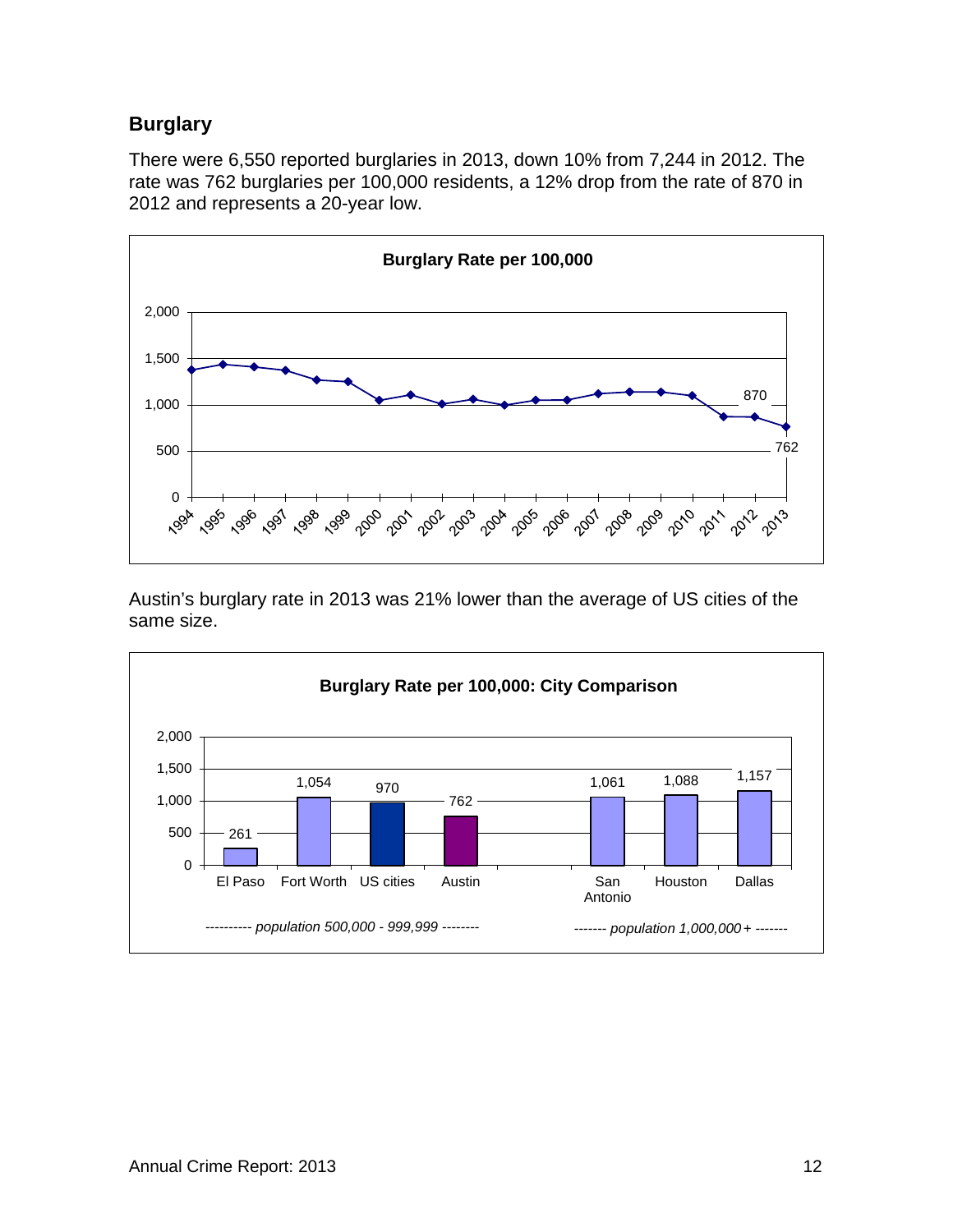Seventy-two percent of burglaries involved residences and 28% involved other targets (businesses, offices, restaurants, etc.). This was relatively unchanged from 2012, when 73% of burglaries involved residences and 27% involved other targets.



### <span id="page-15-0"></span>**Theft**

There were 32,948 reported thefts in 2013, down from 33,913 in 2012. The rate was 3,835 thefts per 100,000 residents, which represents a 6% decrease versus the rate of 4,072 in 2012 and is a 20-year low.

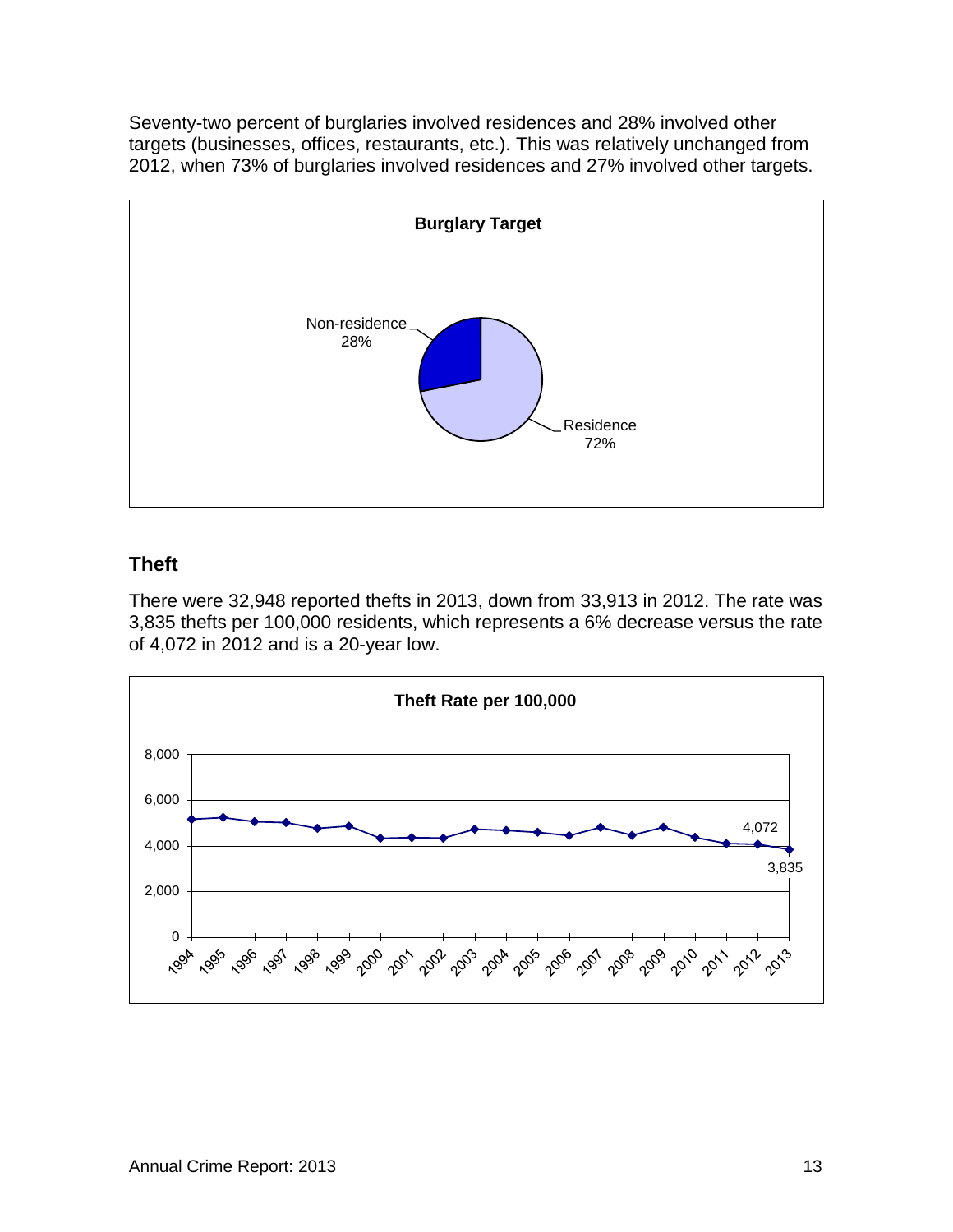Austin's rate of thefts in 2013 was 28% higher than the average of US cities of the same size.



Of all thefts reported in 2013, 39% were burglary of vehicle, or BOV offenses. This was down from 2012, when 41% of thefts were BOV offenses.

### <span id="page-16-0"></span>**Auto Theft**

There were 2,169 reported auto thefts (including attempted thefts) in 2013, down from 2,315 in 2012. The rate was 252 auto thefts per 100,000 residents, which represents a 9% decrease from the rate of 278 in 2012 and represents a 20-year low.

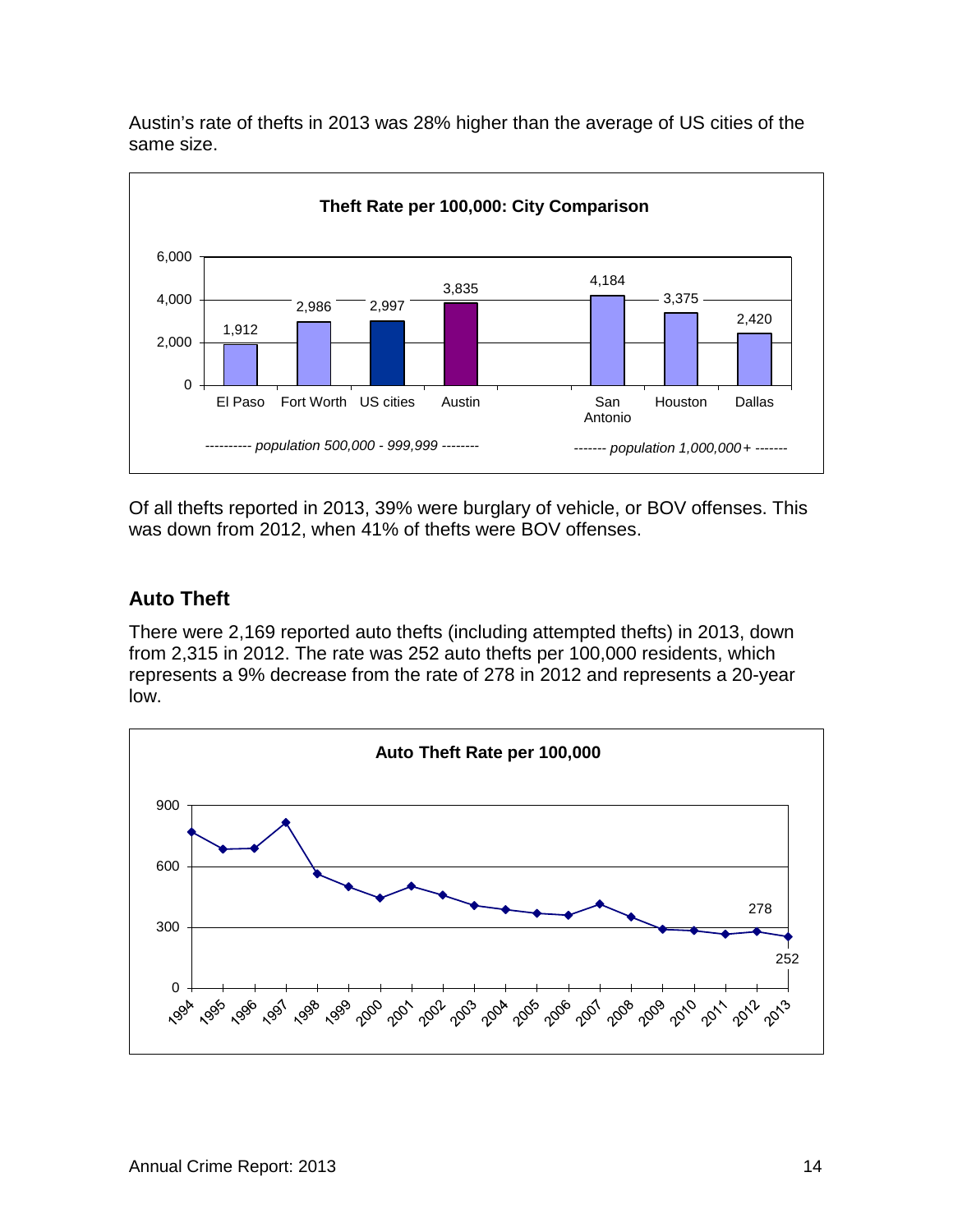Austin's auto theft rate in 2013 was 53% lower than the average of US cities of the same size.



The most frequently stolen vehicles were Honda Accord sedans and trucks made by Ford, Chevrolet, and GMC. Together, they represent 36% of all stolen vehicles where the make and model were known.

In terms of recovery, of all vehicles stolen in 2013, 80% were successfully recovered, up from 79% in 2012. That rate is higher than those of both Texas and the US (includes all US cities).

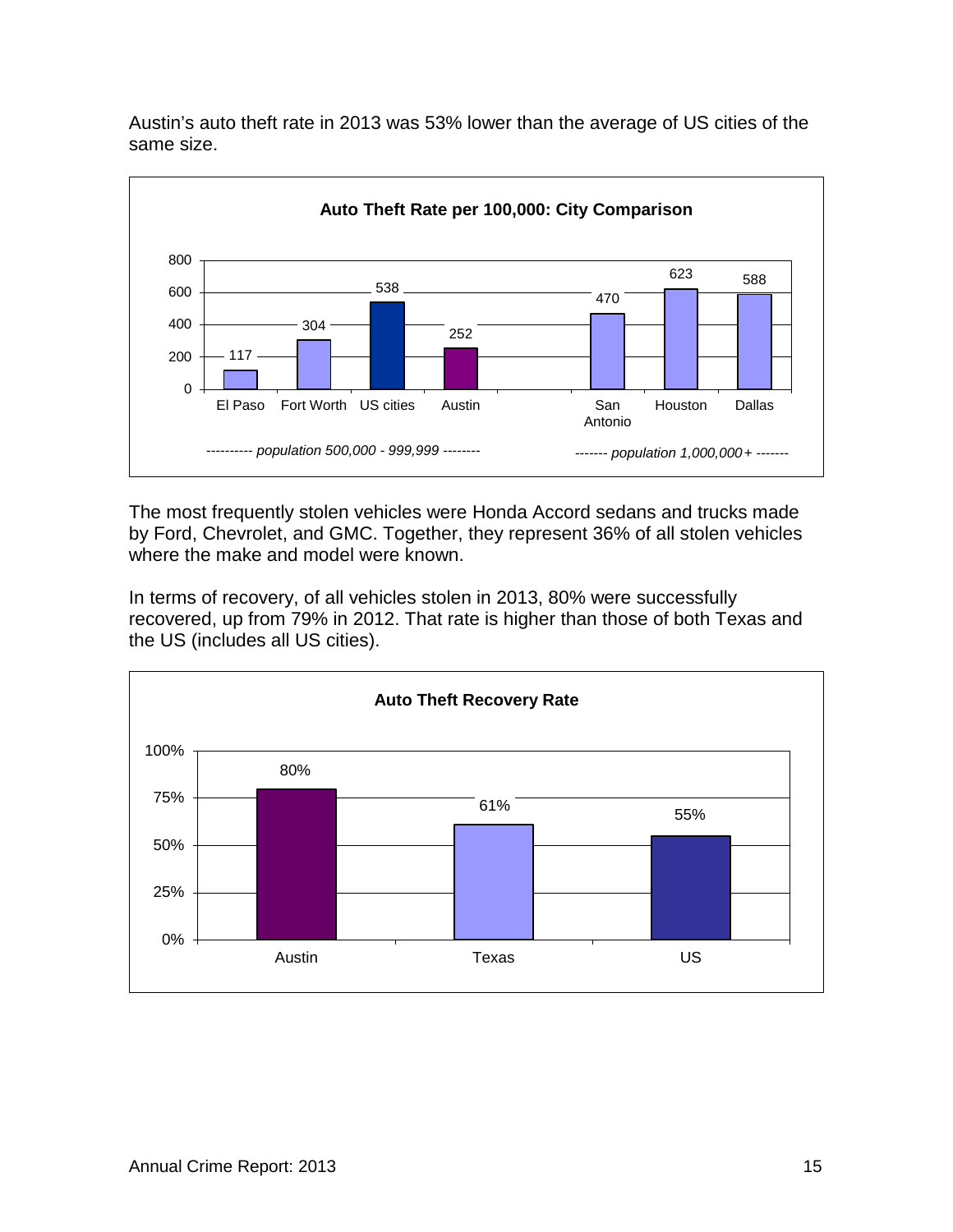# <span id="page-18-0"></span>**Solving Crime**

Crimes can be cleared in two ways: by arrest and by exception. A crime is cleared exceptionally when a circumstance prevents an arrest. Examples include when the offender dies, the victim refuses to cooperate with the prosecution, or the offender is being prosecuted in another jurisdiction and cannot be extradited.

|                             | % of Crimes Cleared by Arrest or Exception |                                             |  |  |  |  |
|-----------------------------|--------------------------------------------|---------------------------------------------|--|--|--|--|
| <b>Part I Index Crimes</b>  | <b>Austin</b>                              | <b>US Cities (pop</b><br>500,000 - 999,999) |  |  |  |  |
| Murder                      | 100%                                       | 57%                                         |  |  |  |  |
| Rape                        | 66%                                        | 36%                                         |  |  |  |  |
| Robbery                     | 29%                                        | 25%                                         |  |  |  |  |
| Aggravated Assault          | 66%                                        | 47%                                         |  |  |  |  |
| <b>Total Violent Crime</b>  | 57%                                        | 39%                                         |  |  |  |  |
| <b>Burglary</b>             | 9%                                         | 10%                                         |  |  |  |  |
| <b>Theft</b>                | 14%                                        | 16%                                         |  |  |  |  |
| Auto Theft                  | 11%                                        | 8%                                          |  |  |  |  |
| <b>Total Property Crime</b> | 13%                                        | 14%                                         |  |  |  |  |

During 2013, Austin police solved, or cleared, 57% of the reported **violent crimes**, which was up from 49% in 2012. This compared with 39% for all large US cities (those with 500,000 to 999,999 residents). Austin outperformed other cities on clearing all violent crime types: murder, rape, robbery, and aggravated assault.

<span id="page-18-1"></span>Solving **property crimes** is generally more difficult because many property crimes are discovered after the crime has occurred, with no known suspects or witnesses. During 2013, Austin solved 13% of property crimes, up from 12% in 2012, but still slightly lower than the average rate of 14% for large US cities. Austin outperformed other cities in clearing auto thefts, but lagged other cities in clearing burglary and theft cases.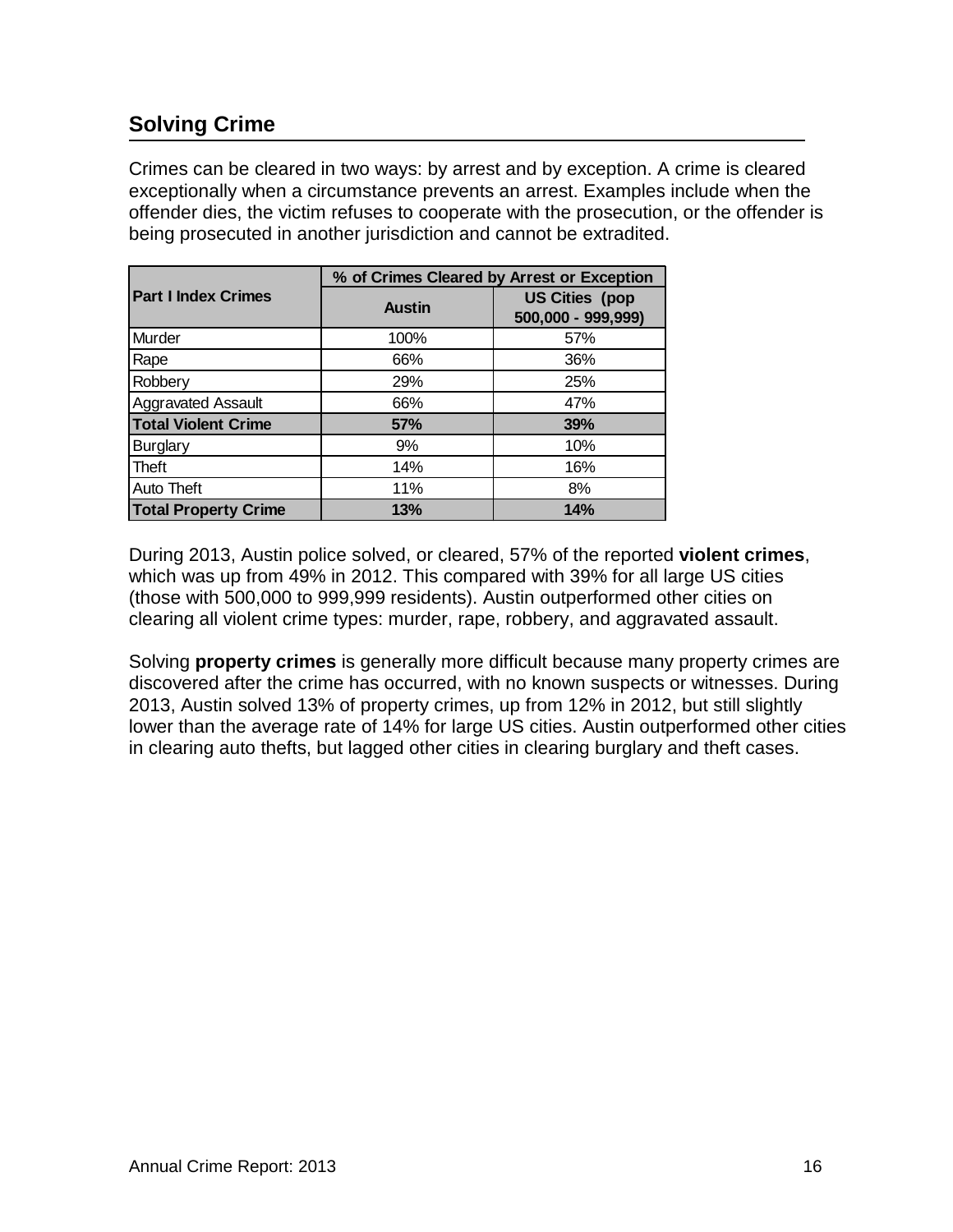# **Traffic Fatalities**

During 2013 there were 72 fatal collisions that resulted in 75 deaths, as compared with 75 fatal collisions that resulted in 78 deaths in 2012.

The 2013 traffic fatality rate was .99 fatalities per 100 million vehicle miles traveled (VMT), as compared with the rate of 1.06 in 2012.



Austin's rate of .99 fatalities per 100 million VMT was lower than the rates for both Texas (1.40) and the US (includes all US cities, 1.13).



*\* 2012 US statistics are the most current data available from National Highway Traffic Safety Administration (NHTSA).*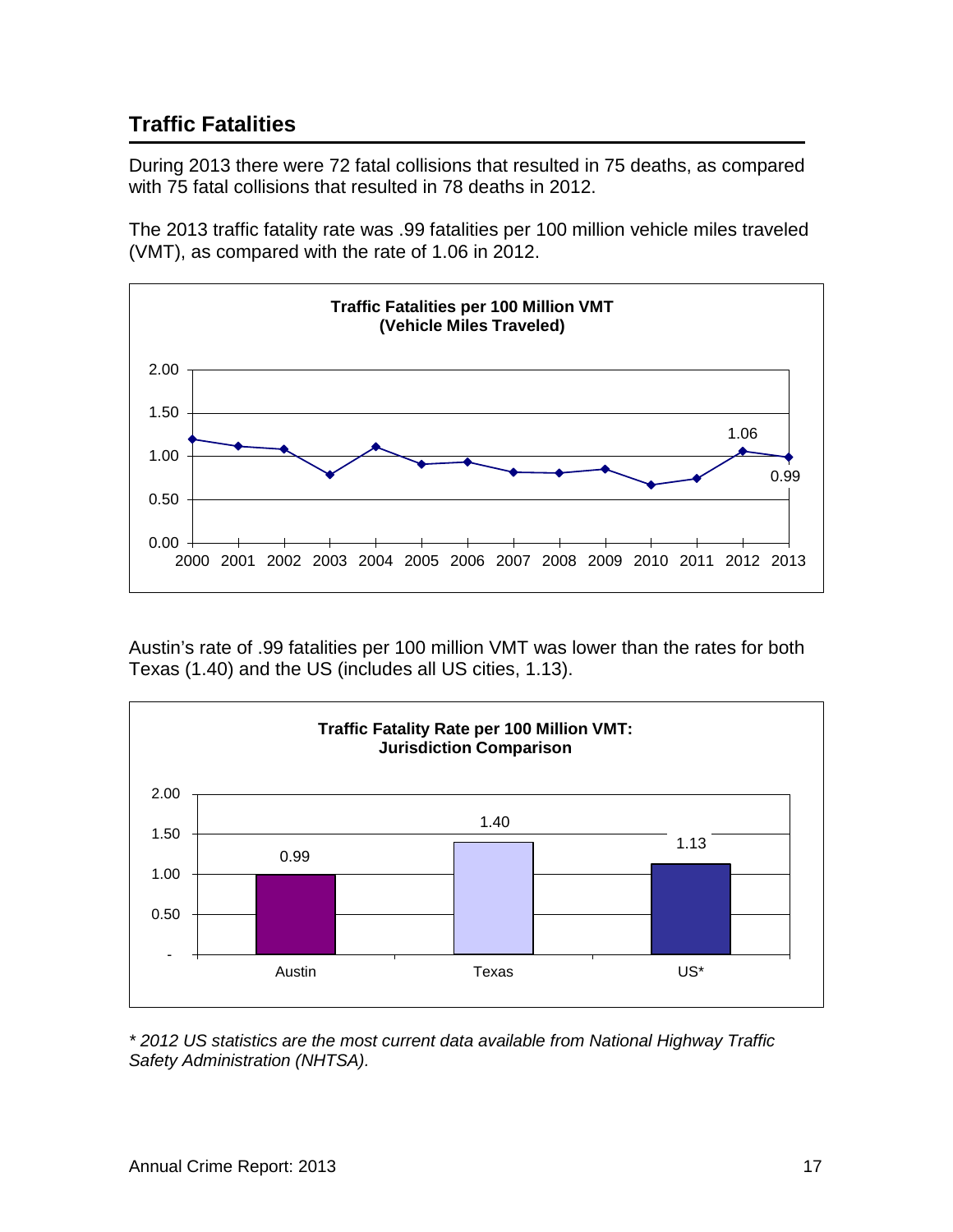In 2013 most traffic fatalities involved motor vehicle occupants (41, or 55%), followed by pedestrians (22, or 29%), motorcyclists (11, or 15%) and bicyclists (one, or 1%). Similarly, in 2012, most traffic fatalities involved motor vehicle occupants (35, or 45%), followed by pedestrians (26, or 33%), followed by motorcyclists (14, or 18%) and bicyclists (three, or 4%).



Of all motor vehicle fatalities in 2013, 15 (or 36%) victims were not using restraints, as compared with 12 (or 34%) victims in 2012. Of all motorcycle fatalities, four (or 36%) victims were not wearing helmets, as compared with eight (or 57%) in 2012.

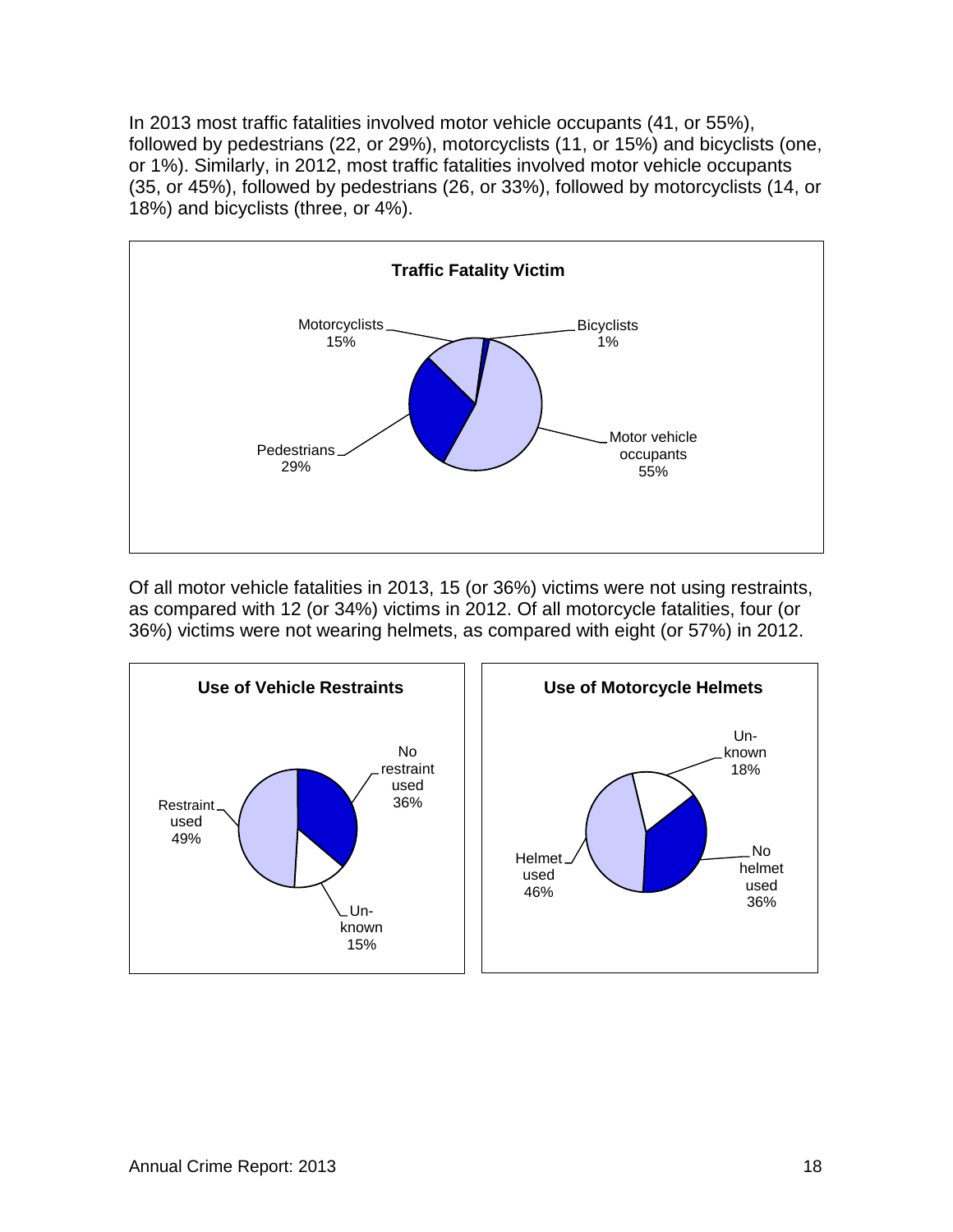Of all fatalities in 2013, 25 (or 33%) involved an alcohol-impaired driver, as compared with 19 (or 24%) in 2012. Of all pedestrian fatalities in 2013, 12 (or 55%) involved an alcohol-impaired pedestrian, as compared with 11 (or 42%) in 2012.



Austin's rate of traffic fatalities involving driver alcohol impairment is .33 per 100 million vehicle miles traveled (VMT). That rate is lower than the rates for both Texas (.45) and the US (.35).



*\* 2012 US statistics are the most current data available from National Highway Traffic Safety Administration (NHTSA).*